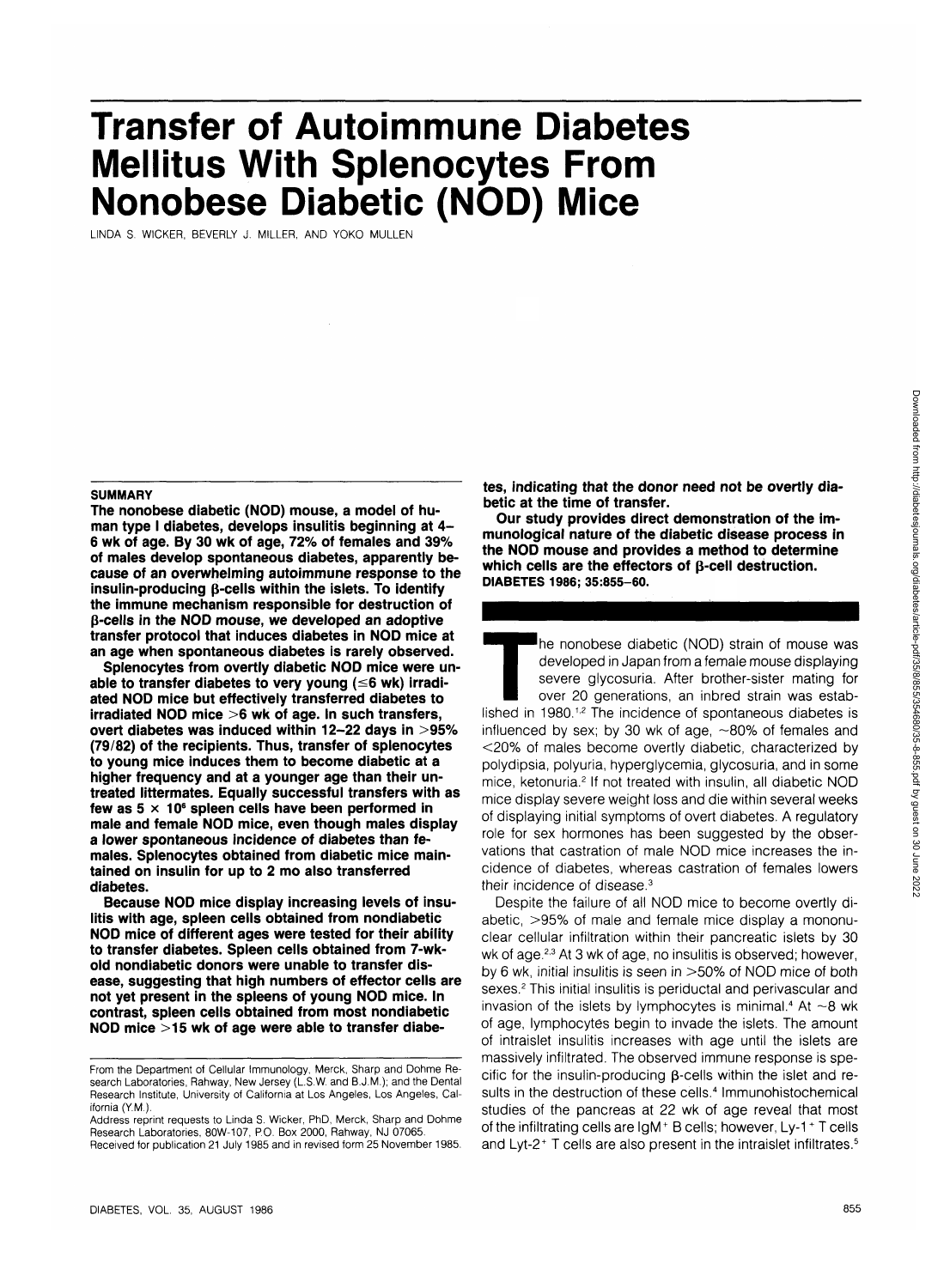## ADOPTIVE TRANSFER OF AUTOIMMUNE DIABETES



**FIG. 1. Frequency of spontaneous diabetes in NOD mice. Female (N = 108) and male (N = 76) NOD mice were monitored for development of spontaneous diabetes until they were 30 wk of age. Age refers to age of mice at day of glycosuria onset.**

The mechanism of islet cell destruction in the NOD mouse has not been elucidated; however, a cellular effector is suggested by the studies of Maruyama et al.,<sup>6</sup> who reported the existence of islet-specific cytotoxic cells in prediabetic NOD mice. The occurrence of antilymphocyte antibodies and antiislet cell surface antibodies (ICSA) in some NOD mice supports the hypothesis that antibodies may be involved in  $\beta$ cell destruction.<sup>5</sup> Recently, a naturally occurring monoclonal ICSA was derived from an NOD mouse.<sup>7</sup> Finally, a role for suppressor T cells in the regulation of overt diabetes in the NOD mouse has been suggested by studies in which treatment with cyclophosphamide induced overt diabetes in both male and female mice.<sup>8</sup>

Thus, the NOD mouse appears to be a model for human type I diabetes.<sup>9</sup> In humans, anti-islet cell antibodies are found in many recently diagnosed diabetics, and their presence can help predict future insulin dependency in healthy relatives of type I diabetics.<sup>10,11</sup> However, T cells rather than islet cell-specific antibodies may mediate islet cell destruction in human type I diabetes. The finding that cyclosporine may stop or retard the islet cell destruction leading to diabetes supports this hypothesis.<sup>12</sup> In the Wistar BB rat, the only other animal model of spontaneous type I diabetes, concanavalin A (ConA)-activated T-cell blasts derived from diabetic rats were shown to transfer disease to young, nondiabetic BB rats.13 Disease in the BB rat is also dramatically reduced by treatment with cyclosporine.<sup>14</sup>

Therefore, if the insulitis and overt diabetes observed in the NOD mouse are immune based, the disease should be transferrable with lymphocytes or serum derived from diabetic mice. In the current study, we found that splenocytes from diabetic NOD mice can induce diabetes in irradiated NOD recipients >6 wk of age.

# **MATERIALS AND METHODS**

**Animals.** An NOD breeding nucleus was kindly provided by Dr. Yoshihiro Tochino (Aburabi Laboratories, Shionogi, Osaka, Japan). Mice used in this study were bred under specific pathogen-free conditions and did not display antibody titres to Sendai virus or mouse hepatitis virus. NOD mice were tested weekly for urinary glucose with Tes-Tape (Lilly, Indianapolis, IN). Animals showing Tes-Tape values of 1 + or higher were classified as overtly diabetic. In diabetic mice treated with insulin, 2 U (Lente 40, Lilly) were injected subcutaneously each afternoon. Diabetic animals have been maintained >3 mo with this protocol.

TABLE 1 Spleen cells from diabetic female and male NOD mice transfer diabetes to irradiated NOD mice

Downloaded from http://diabetesjournals.org/diabetes/article-pdf/35/8/855/354680/35-8-855.pdf by guest on 30 June 2022

Downloaded from http://diabetesjournals.org/diabetes/article-pdf/35/8/856/354680/35-8-855.pdf by guest on 30 June 2022

| Experiment no. |                  | Age of                           | Cells<br>transferred                                     | Diabetic recipients |                                            |
|----------------|------------------|----------------------------------|----------------------------------------------------------|---------------------|--------------------------------------------|
|                | Sex <sup>*</sup> | recipients<br>(wk)               |                                                          | $+$ /total          | Day of onset                               |
|                | F                | $9 - 15$                         | $50 \times 10^6$                                         | 3/3                 | $16 \pm 2.3$                               |
| 2              | F                | $8 - 10$<br>$8 - 10$             | $\Omega$<br>$43 \times 10^{6}$                           | 0/5<br>4/4          | $17 \pm 0$                                 |
| 3              | M<br>M           | $9 - 10$<br>10                   | 0<br>$43 \times 10^{6}$                                  | 0/5<br>4/4          | $12 \pm 3.7$                               |
| 4              | F<br>F           | 9<br>9                           | $40 \times 10^{6}$<br>$20 \times 10^{6}$                 | 4/4<br>4/4          | $13 \pm 0.5$<br>$12 \pm 0$                 |
| 5              | F                | 8                                | $20 \times 10^6$                                         | 4/4                 | $16 \pm 1.5$                               |
| 6              | F                | $7 - 9$<br>$7 - 9$               | $20 \times 10^6$<br>$10 \times 10^{6}$                   | 4/4<br>3/3          | $15 \pm 1.0$<br>$19 \pm 2.0$               |
| 7              |                  | 11<br>$7 - 10$<br>$7 - 10$       | $10 \times 10^{6}$<br>$5 \times 10^6$<br>$2 \times 10^6$ | 4/5<br>4/4<br>1/4   | $17 \pm 0.8$<br>$18 \pm 1.4$<br>20         |
| 8              | M<br>M<br>M      | $8 - 10$<br>$8 - 10$<br>$8 - 10$ | $10 \times 10^{6}$<br>$5 \times 10^6$<br>$2 \times 10^6$ | 5/5<br>4/4<br>2/4   | $16 \pm 0.5$<br>$17 \pm 0.8$<br>$21 \pm 0$ |

In each experiment (except no. 7), spleen cells pooled from 2 or more recently diagnosed (within 1 wk) diabetic male or female mice were transferred i.v. to irradiated (775 R) sex-matched NOD mice. In experiment 7, spleen cells from insulin-treated diabetic mice were transferred to irradiated sex-matched recipients. Recipients were considered to be overtly diabetic when urinary glucose was 1 + with Tes-Tape. Day of onset of overt diabetes is represented by the mean  $\pm$  SE

\*Same sex in both donor and recipient.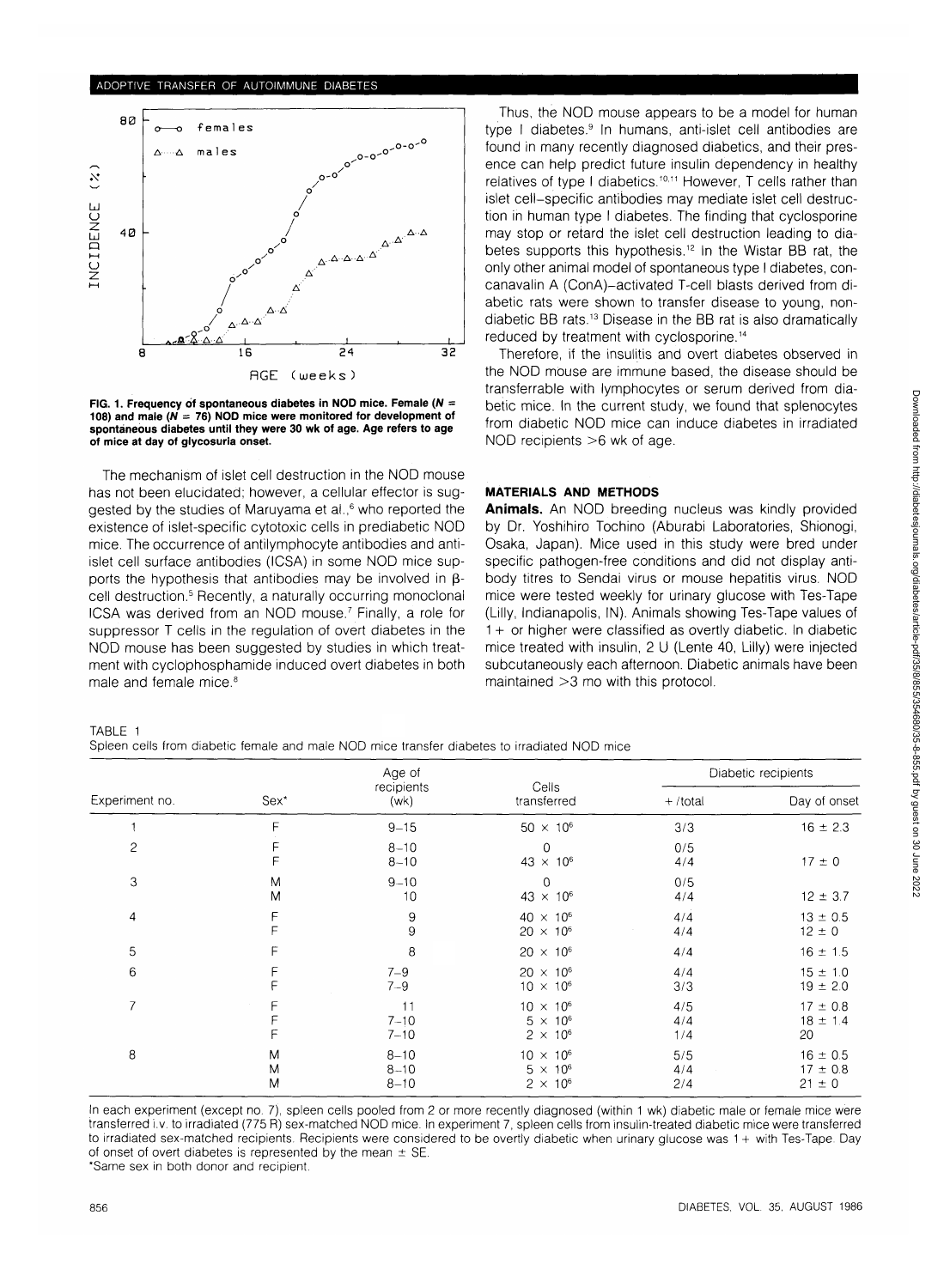#### L. S. WICKER. B. J. MILLER. AND Y. MULLEN

TABLE 2 Transfer of diabetes is dependent on dose of irradiation and age of recipient

| Dose of<br>irradiation | Age of<br>recipients | Cells              | Diabetic recipients |              |  |
|------------------------|----------------------|--------------------|---------------------|--------------|--|
| (R)                    | (wk)                 | transferred        | $+$ /total          | Day of onset |  |
| Experiment 1           |                      |                    |                     |              |  |
| Ω                      | $7 - 11$             | $15 \times 10^{6}$ | 0/4                 |              |  |
| 350                    | $7 - 11$             | $\Omega$           | 0/3                 |              |  |
| 350                    | $7 - 11$             | $15 \times 10^{6}$ | 0/7                 |              |  |
| 600                    | $7 - 11$             | Ω                  | 0/8                 |              |  |
| 600                    | $7 - 11$             | $15 \times 10^{6}$ | 7/8                 | $18 \pm 1.2$ |  |
| 600                    | 4                    | $15 \times 10^{6}$ | 0/4                 |              |  |
| <b>Experiment 2</b>    |                      |                    |                     |              |  |
| 775                    | 9                    | $16 \times 10^{6}$ | 3/3                 | $19 \pm 0$   |  |
| 775                    | 7                    | $16 \times 10^{6}$ | 4/4                 | $17 \pm 1.0$ |  |
| 775                    | 6                    | $16 \times 10^6$   | 1/4                 | 15           |  |
|                        |                      |                    |                     |              |  |

In experiment 1, spleen cells were obtained from spontaneously diabetic male NOD mice and male recipients were used. In experiment 2, female NOD donor and recipient mice were used.

**Spleen cell transfer and assessment of diabetes.** Recipients were irradiated (775 R from a <sup>137</sup>cesium source, Gammacell 40, Atomic Energy of Canada, Ottawa, Ontario), injected intravenously within 2 h of irradiation with donor splenocytes suspended in 0.2 ml of phosphate-buffered saline (PBS), and tested daily with Tes-Tape for the development of glycosuria.

If recipients had not become diabetic within 28 days after transfer, they were scored negative but were still tested weekly for the development of glycosuria. However, no consistent pattern of late-onset glycosuria was apparent after cell transfer.

#### **RESULTS**

**Splenocytes from diabetic NOD mice transfer diabetes to nondiabetic, irradiated NOD recipients.** To characterize the effectors of  $\beta$ -cell destruction in the NOD mouse strain, young, nondiabetic NOD mice were used as recipients of cells from diabetic donors. Figure 1 summarizes the age of onset and the spontaneous incidence of diabetes for male and female mice in our NOD colony. At 30 wk of age, the incidence of overt diabetes is 72 and 39% for female and male NOD mice, respectively. Because a 10% incidence of spontaneous diabetes is reached at 14 wk for female NOD mice and 18 wk for male NOD mice, most adoptive transfer experiments used recipient mice that were <11 wk of age.

Initial attempts to transfer diabetes to young nondiabetic NOD mice with splenocytes derived from diabetic NOD mice failed. However, if recipient mice were irradiated with 775 R, diabetes developed 12-22 days after the transfer (Table 1). Irradiation alone did not induce diabetes in young NOD mice (Table 1, experiments 2 and 3). As seen in spontaneously diabetic NOD mice, adoptive transfer recipients that became overtly diabetic displayed glycosuria, hyperglycemia, polydipsia, polyuria, and severe weight loss. In preliminary experiments, assessment of diabetes by glycosuria was compared with assessment by blood glucose levels in nonfasting adoptive transfer recipients. A total of 20 glycosuria-positive and 40 glycosuria-negative recipients were analyzed. All glycosuria-negative recipients had morning nonfasting blood glucose levels <134 mg/dl with a mean of  $98 \pm 3$  (SE). All glycosuria-positive mice had blood glucose levels >320 mg/ dl with a mean of  $436 \pm 14$ . Histological examination of 14 mice that became diabetic after transfer of cells from diabetic mice displayed massive intraislet insulitis (70-100% infiltration in all islets) and little intact islet material remained. Examination of the pancreata of 7 age-matched control mice receiving irradiation alone showed that a majority of the islets were 30-70% infiltrated. These histological findings are consistent with those obtained from spontaneously diabetic mice and unmanipulated age-matched control mice, respectively. Because it is difficult to delineate between the levels of intraislet-insulitis seen in overtly diabetic and nondiabetic mice, we did not use this relatively subjective criterion.

Transfer of diabetes was not limited to female donors and recipients because splenocytes from diabetic male mice consistently induced diabetes in irradiated NOD males (see Tables 1, 2, and 4). This is noteworthy because male NOD mice do not develop spontaneous diabetes as frequently as females. In a series of cell titration experiments, we found that as few as  $5 \times 10^6$  cells obtained from male or female diabetic mice could transfer diabetes to irradiated recipients (Table 1, experiments 4, 6, 7, and 8).

In a titration of the irradiation dose, it was found that at least 600 R was required to prepare the recipient for successful transfer of diabetes. Mice receiving either no irradiation or 350 R did not become diabetic within 28 days of splenocyte transfer (Table 2, experiment 1). In these experiments, the age of the irradiated recipient also appeared to be critical because diabetes could not be transferred to mice that were 4 wk of age (Table 2, experiment 1 and unpublished observations). To identify the age at which NOD mice first become competent recipients, spleen cells pooled from three diabetic mice were transferred to 6-, 7-, and 9-wk-old irradiated NOD recipients (Table 2, experiment 2). All 7- and 9 wk-old recipients developed overt diabetes within 19 days; however, only 1 of 4 6-wk-old recipients became diabetic.

After destruction of the insulin-producing cells in the islet, NOD mice can be maintained on daily injections of insulin. NOD mice that have been insulin dependent for 2 mo should lack  $\beta$ -cells within their islets and presumably fail to express the antigenic stimulus for the autoimmune response. Spleen cells taken from mice maintained on daily insulin injections for 2 mo were found to transfer diabetes to irradiated recipients, suggesting that long-lived memory cells exist in insulindependent NOD mice (Table 3). The ability to transfer diabetes with spleen cells from long-term diabetic mice is also confirmed in the experiments represented in Tables 1 (experiment 7) and 4.

**Transfer of spleen cells from young and old nondiabetic NOD mice.** Older NOD mice not exhibiting glycosuria display massive infiltration of their islets, indicating that a vigorous inflammatory response is in progress.4 The processes that prevent the final destruction of such infiltrated islets in NOD mice are unknown, but a recent report demonstrating induction of diabetes after treatment with cyclophosphamide suggests that suppressor cells may mediate the prevention of diabetes in some NOD mice.<sup>8</sup> In contrast, the pancreata of NOD mice <8 wk of age display low to moderate levels of insulitis, most of which is perivascular or periductal, not intraislet.4 These previous histological observations on the pancreas of the NOD mouse have been confirmed in our own laboratories (unpublished observations).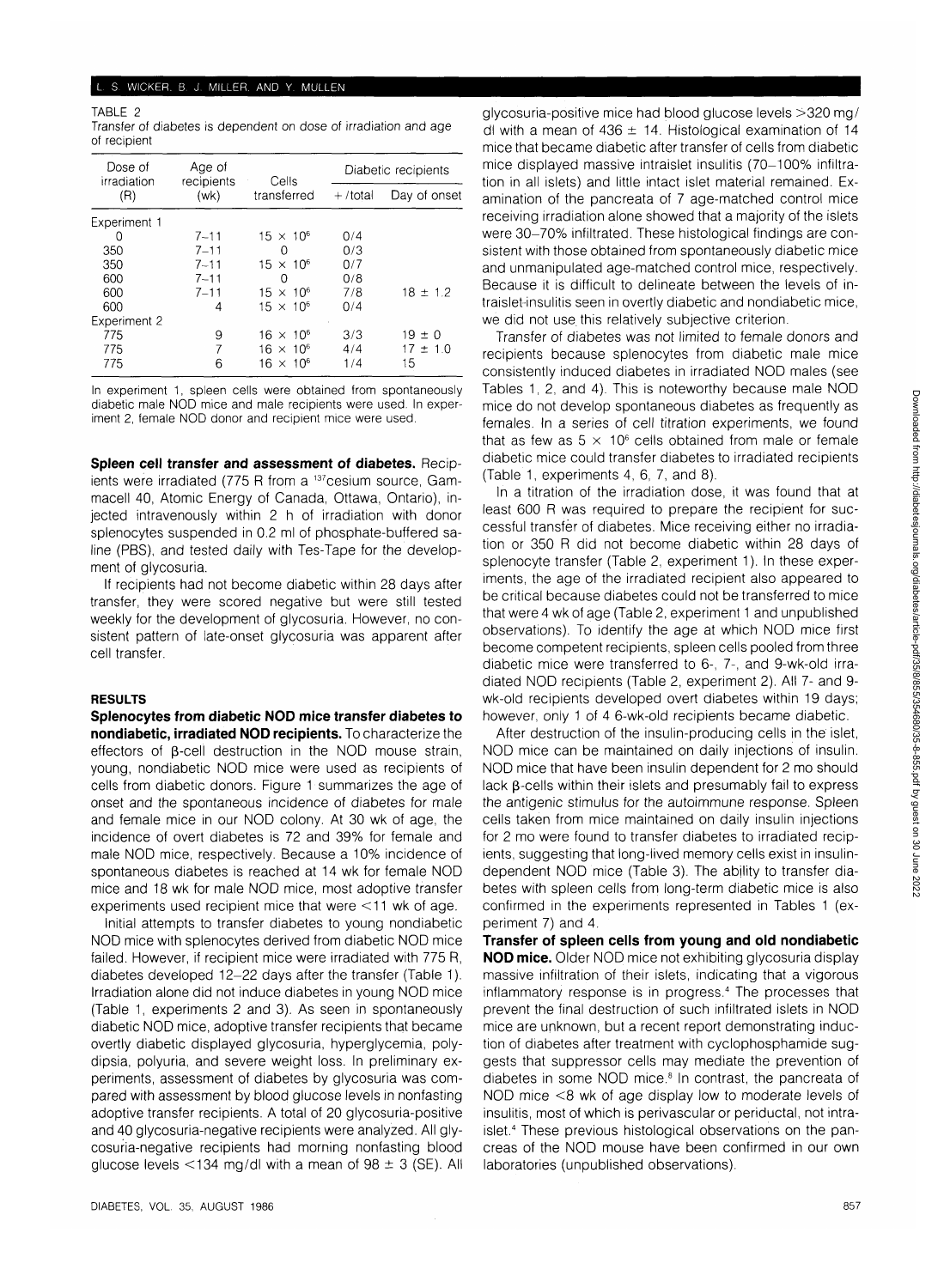#### ADOPTIVE TRANSFER OF AUTOIMMUNE DIABETES

TABLE 3 Spleen cells from long-term insulin-treated diabetic NOD mice transfer diabetes

|                                           |                                          | Diabetic recipients |                            |
|-------------------------------------------|------------------------------------------|---------------------|----------------------------|
| Spleen cell source                        | Cells transferred                        | $+$ /total          | Day of onset               |
| Recent-onset NOD*<br>Insulin-treated NOD+ | $20 \times 10^{6}$<br>$20 \times 10^{6}$ | 4/4<br>5/5          | $18 \pm 2.3$<br>$14 \pm 0$ |

\*Recent-onset NOD mice (pool of 2) were not treated with insulin. Spleen cells were transferred to irradiated (775 R) 8-wk-old female recipients.

flnsulin-treated NOD represents a pool of 2 diabetic female NOD mice that had been treated with 2 U insulin daily for 2 mo.

Spleen cells obtained from nondiabetic mice of various ages were tested for their ability to induce diabetes in irradiated young NOD recipients (Table 4). Spleen cells obtained from 7-wk-old nondiabetic mice were unable to transfer diabetes to irradiated recipients, suggesting that an insufficient number of effector cells are present in the spleen at this age (experiments 2-4). Variable results were obtained when spleen cells from nondiabetic NOD mice  $\geq$ 16 wk of age were tested for their ability to transfer diabetes. In experiment 1, spleen cells pooled from two 22-wk-old nondiabetic NOD mice transferred diabetes as efficiently as their diabetic littermates. However, spleen cells from a 25-wk-old donor failed to transfer diabetes (experiment 4). In experiment 5, spleen cells from six mice ranging from 16 to 28 wk of age were individually tested for their ability to transfer diabetes. All donors had normal blood sugar levels and displayed a high degree of intraislet insulitis at the time of transfer. However, only four of six donors transferred diabetes. Thus,

#### TABLE 4

|  | Transfer of diabetes with spleen cells from nondiabetic NOD mice |
|--|------------------------------------------------------------------|
|--|------------------------------------------------------------------|

spleen cells from some nondiabetic NOD mice can transfer the disease; however, massive insulitis alone is not sufficient to predict a successful transfer.

## **DISCUSSION**

In our study we demonstrated that spleen cells obtained from diabetic NOD mice can transfer diabetes to irradiated nondiabetic NOD mice that are at least 7 wk of age. Greater than 95% (79/82) of the recipients became diabetic within 3 wk of transfer. This high rate of successful transfer occurred consistently in both male and female donor-recipient combinations with as few as  $5 \times 10^6$  transferred spleen cells. Thus, young NOD mice were induced to become diabetic at a higher frequency and at a younger age as a result of the transfer of spleen cells from diabetic donors.

Transfer of spleen cells from 7-wk-old nondiabetic mice failed to induce diabetes in irradiated recipients. At this age, donors display only low levels of insulitis and little intraislet infiltration is observed.<sup>4</sup> Thus, it would not be expected that 7-wk-old NOD mice possess large numbers of effector cells capable of transferring diabetes. Nondiabetic NOD mice >15 wk of age possess high levels of intraislet insulitis, but the ability of their spleen cells to transfer diabetes is variable. In one experiment (Table 4, experiment 5), when six older nondiabetic mice were tested individually for their ability to transfer diabetes, spleen cells obtained from only four of the six donors induced diabetes, even though all the donor mice displayed massive intraislet insulitis. Thus, spleen cells from mice that do not present signs of overt diabetes (hyperglycemia, glycosuria) but display high levels of insulitis can transfer diabetes in some cases. However, the presence of severe insulitis alone does not guarantee a successful trans-

|                          | Age of donors<br>(wk) |                    | Diabetic recipients |              |
|--------------------------|-----------------------|--------------------|---------------------|--------------|
| Donor spleen cell source |                       | Cells transferred  | $+$ /total          | Day of onset |
| Experiment 1             |                       |                    |                     |              |
| Nondiabetic              | 22                    | $20 \times 10^6$   | 3/3                 | $21 \pm 1.4$ |
| <b>Diabetic</b>          | 22                    | $20 \times 10^{6}$ | 3/3                 | $20 \pm 1.2$ |
| Experiment 2             |                       |                    |                     |              |
| Nondiabetic              |                       | $11 \times 10^{6}$ | 0/4                 |              |
| <b>Diabetic</b>          | >20                   | $11 \times 10^{6}$ | 4/4                 | $15 \pm 1.2$ |
| Experiment 3             |                       |                    |                     |              |
| Nondiabetic              |                       | $10 \times 10^{6}$ | 0/4                 |              |
| <b>Diabetic</b>          | >20                   | $10 \times 10^{6}$ | 4/5                 | $17 \pm 0.8$ |
| <b>Experiment 4</b>      |                       |                    |                     |              |
| Nondiabetic              | 7                     | $10 \times 10^{6}$ | 0/4                 |              |
| Nondiabetic              | 25                    | $10 \times 10^{6}$ | 0/4                 |              |
| <b>Diabetic</b>          | >20                   | $10 \times 10^{6}$ | 5/5                 | $16 \pm 0.5$ |
| Experiment 5             |                       |                    |                     |              |
| Nondiabetic              | 28                    | $20 \times 10^{6}$ | 2/3                 | $18 \pm 0.5$ |
| Nondiabetic              | 28                    | $20 \times 10^{6}$ | 0/3                 |              |
| Nondiabetic              | 28                    | $20 \times 10^6$   | 3/3                 | $20 \pm 3.0$ |
| Nondiabetic              | 28                    | $20 \times 10^{6}$ | 0/3                 |              |
| Nondiabetic              | 18                    | $20 \times 10^{6}$ | 2/3                 | $17 \pm 0$   |
| Nondiabetic              | 16                    | $20 \times 10^{6}$ | 2/3                 | $18 \pm 0$   |
| Diabetic                 | >20                   | $20 \times 10^{6}$ | 2/3                 | $17 \pm 1.0$ |

In experiment 1, spleen cells from 2 male diabetic NOD mice and spleen cells obtained from 2 male nondiabetic littermates were prepared and transferred into irradiated (775 R) male recipients (9-11 wk old). In experiment 2, spleen cells pooled from 2 male diabetic mice treated with insulin and spleen cells from a male nondiabetic mouse were transferred to irradiated male recipients (7-10 wk old). In experiment 3, spleen cells from insulin-treated female diabetic mice (pool of 2) and a female nondiabetic mouse were transferred to irradiated female recipients (7-11 wk old). In experiments 4 and 5, spleen cells from individual male mice that were either nondiabetic or diabetic were transferred into irradiated male recipients (8-10 wk old).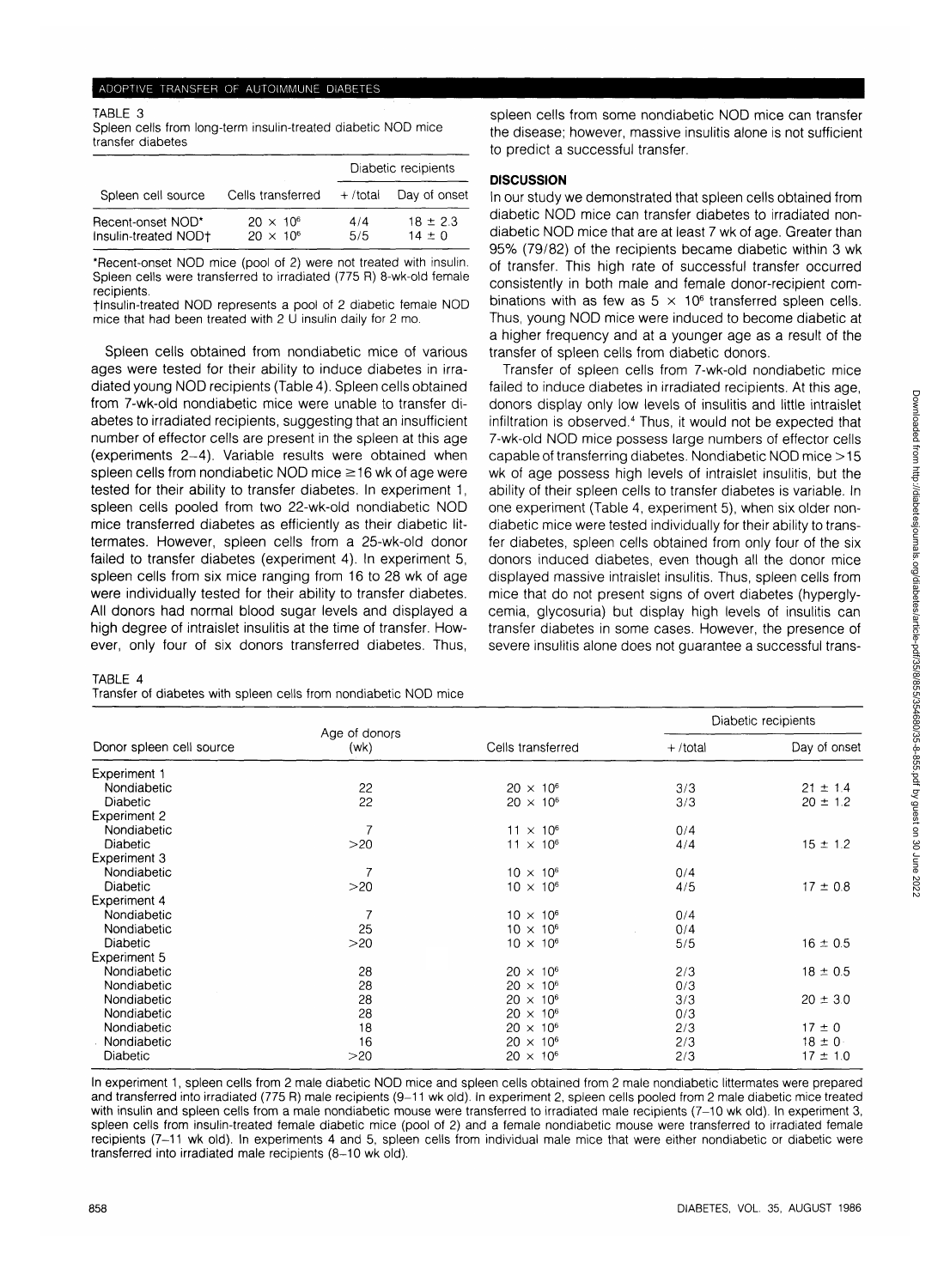fer. This finding suggests that in at least some older nondiabetic NOD mice, either an insufficient number of effectors are present in the spleen or suppressor cells can interrupt effector cell function.

Although this transfer protocol only accelerates the disease process in the NOD mouse, it will be useful in elucidating the effector cell responsible for (3-cell destruction. Purified cell populations isolated from the spleen are currently being tested for their ability to transfer diabetes. We are also breeding a nondiabetic strain that possesses the NOD major histocompatibility complex, because it is important to determine whether the autoimmune disease can be transferred to a mouse strain that normally does not display overt diabetes. Preliminary attempts to transfer spleen cells from diabetic NOD mice to irradiated (C57BL/10  $\times$  NOD)F1 mice failed due to complications arising from graft-versus-host (GVH) disease (unpublished observations). It is possible that in vitro stimulation of NOD splenocytes with ConA, a procedure developed in the BB rat model,13 may eliminate the GVH reaction.

The necessity to irradiate the adoptive transfer host with at least 600 R may simply provide "room" for the transferred splenocytes in the host or, alternatively, might be explained by the presence of irradiation-sensitive suppressor T cells in the recipient. Several adoptive transfer protocols require that the recipient be immunosuppressed to successfully transfer immune reactivity.<sup>15-17</sup> The existence of suppressor T cells that modulate the diabetic disease process in NOD mice has been suggested by studies with cyclophosphamide.<sup>8</sup> This agent, which is thought to act primarily by eliminating suppressor T cells, induces an increased number of male and female NOD mice to become diabetic. Thus, suppressor cells may protect the islets against destructive effector cells. The failure of suppression would result in complete B-cell destruction and overt diabetes. The observation that a majority of male NOD mice, as well as a small number of females, never become diabetic is consistent with a role for suppressor cells. Evidence for suppressor cell activity has also been demonstrated in the diabetes-prone BB rat, in which T cells transferred from diabetes-resistant W-line rats were able to block the development of overt diabetes in BB rats.18

Two hypotheses could explain the finding that NOD mice  $\leq$ 6 wk of age do not consistently become diabetic after transfer of splenocytes from diabetic mice. It is possible that the NOD B-cell may not express critical antigenic determinants until 4-6 wk after birth. This corresponds to the time at which initial insulitis is observed.<sup>2,4</sup> Thus in very young adoptive transfer hosts, the B-cells either lack the target structure for which the transferred splenocytes are specific or fail to shed the target antigen in sufficient quantity to attract transferred effector cells. Alternatively, the influence of age on the transfer of diabetes could be explained by a maturational step in the recipient's immune or hormonal system that is necessary before the successful transfer of diabetes can be accomplished. Such a proposed step would be completed by 7 wk of age in NOD mice.

The ability of splenocytes from long-term insulin-treated NOD mice to transfer diabetes indicates that memory effector cells are present at least several months after the destruction of  $\beta$ -cells. A similar phenomenon has been observed in human pancreas transplantation. A long-term insulin-dependent patient receiving a pancreas transplant from an identical twin will still reject the islet tissue even though the original antigenic stimulus has been absent for years.19

In conclusion, the described protocol for the transfer of autoimmune diabetes offers the opportunity to study the immunological basis for the destruction of islets in the NOD mouse model of diabetes. In addition, this relatively simple and reproducible transfer of the autoimmune diabetic disease process offers an excellent model to test immunoregulatory compounds that might be useful in modifying the disease process.

## **ACKNOWLEDGMENTS**

We thank Drs. Y. Tochino and S. Makino for information on the NOD mouse strain. Brent Haygenmeister provided excellent technical assistance. We greatly appreciate Dr. Irwin Singer, Michelle Math, Sue McNally, and Sol Scott for histological support. We thank Drs. Larry Peterson and Nolan Sigal for stimulating discussions and critical review of the manuscript. We are indebted to Dr. Larry Peterson and Dominic Contrino for their help in maintaining the NOD colony under specific pathogen-free conditions.

This study was partly supported by a grant from the American Diabetes Association Southern California Affiliate, Inc., and USPHS NIH Grant AM-20827.

#### **REFERENCES**

 Makino, S., Kunimoto, D., Muraoka, Y, Mizushima, Y, Katagiri, K., and Tochino, Y.: Breeding of a non-obese, diabetic strain of mice. Exp. Anim. 1980; 29:1-13.

<sup>2</sup> Tochino, Y., Kanaya, T., and Makino, S.: Genetics of NOD mice. In Clinico-Genetic Genesis of Diabetes Mellitus. Mimura, G., Baba, S., Goto, Y, and Köbberling, J., Eds. Amsterdam, Excerpta Med., 1982:285-91.

<sup>3</sup> Makino, S., Kunimoto, K., Muraoka, Y., and Katagiri, K.: Effect of castration on the appearance of diabetes in NOD mouse. Exp. Anim. 1981;  $30:137 - 40.$ 

 Fujita, T., Yui, R., Kusumoto, Y, Serizawa, Y, Makino, S., and Tochino, Y: Lymphocyte insulitis in a 'non-obese diabetic (NOD)' strain of mice: an immunohistochemical and electron microscope investigation. Biochem. Res. 1982; 3:429-43. <sup>5</sup>

 Kanazawa, Y, Komeda, K., Sato, S., Mori, S., Akanuma, K., and Takaku, F.: Non-obese-diabetic mice: immune mechanisms of pancreatic  $\beta$ -cell destruction. Diabetologia 1984; 27:113-15.

 Maruyama, T., Takei, I., Taniyama, M., Kataoka, K., and Matsuki, S.: Immunological aspect of non-obese diabetic mice: immune islet cell-killing mechanism and cell-mediated immunity. Diabetologia 1984; 27:121-23.

 Yokono, K., Shii, K., Hari, J., Yaso, S., Imamura, Y, Ejiri, K., Ishihara, K., Fujii, S., Kazumi, T., Taniguchi, H., and Baba, S.: Production of monoclonal antibodies to islet cell surface antigens using hybridization of spleen lymphocytes from non-obese diabetic mice. Diabetologia 1984; 26:379-85.

8 Harada, M., and Makino, S.: Promotion of spontaneous diabetes in non-obese diabetes-prone mice by cyclophosphamide. Diabetologia 1984; 27:604-606.

<sup>9</sup> Gepts, W.: Role of cellular immunity in the pathogenesis of type I diabetes. In Diabetes and Immunology: Pathogenesis and Immunotherapy.

Kolb, H., Schemthaner, G., and Gries, F. A., Eds. Bern, Huber, 1983:86-99. <sup>10</sup> Brogren, C. H., Baekkeskov, S., Dyrberg, T., Lernmark, A., Marner, B., Nerup, J., and Papadopoulos, G. K.: Role of islet cell antibodies in the pathogenesis of type I diabetes. In Diabetes and Immunology: Pathogenesis and Immunotherapy. Kolb, H., Schemthaner, G., and Gries, F. A., Eds. Bern, Huber, 1983:65-78.

 Kolb, H., and Kolb-Bachofen, V.: Role of islet cell antibodies in the pathogenesis of type I diabetes. In Diabetes and Immunology: Pathogenesis and Immunotherapy. Kolb, H., Schemthaner, G., and Gries, F. A., Eds. Bern, Huber, 1983:79-85.

<sup>12</sup> Stiller, C. R., Dupre, J., Gent, M., Jenner, M. R., Keown, P. A., Laupacis, A., Martell, R., Rodger, N. W., Graffenried, B. V, and Wolfe, B. M. J.: Effects of cyclosporine immunosuppression on insulin-dependent diabetes mellitus of recent onset. Science (Wash. DC) 1984; 223:1362-67.

<sup>13</sup> Koevary, S., Rossini, A. A., Stoller, W., and Chick, W.: Passive transfer of diabetes in the BB/W rat. Science (Wash. DC) 1983; 220:727-30.

<sup>14</sup> Like, A. A., Dirodi, V., Thomas, S., Guberski, D. L., and Rossini,